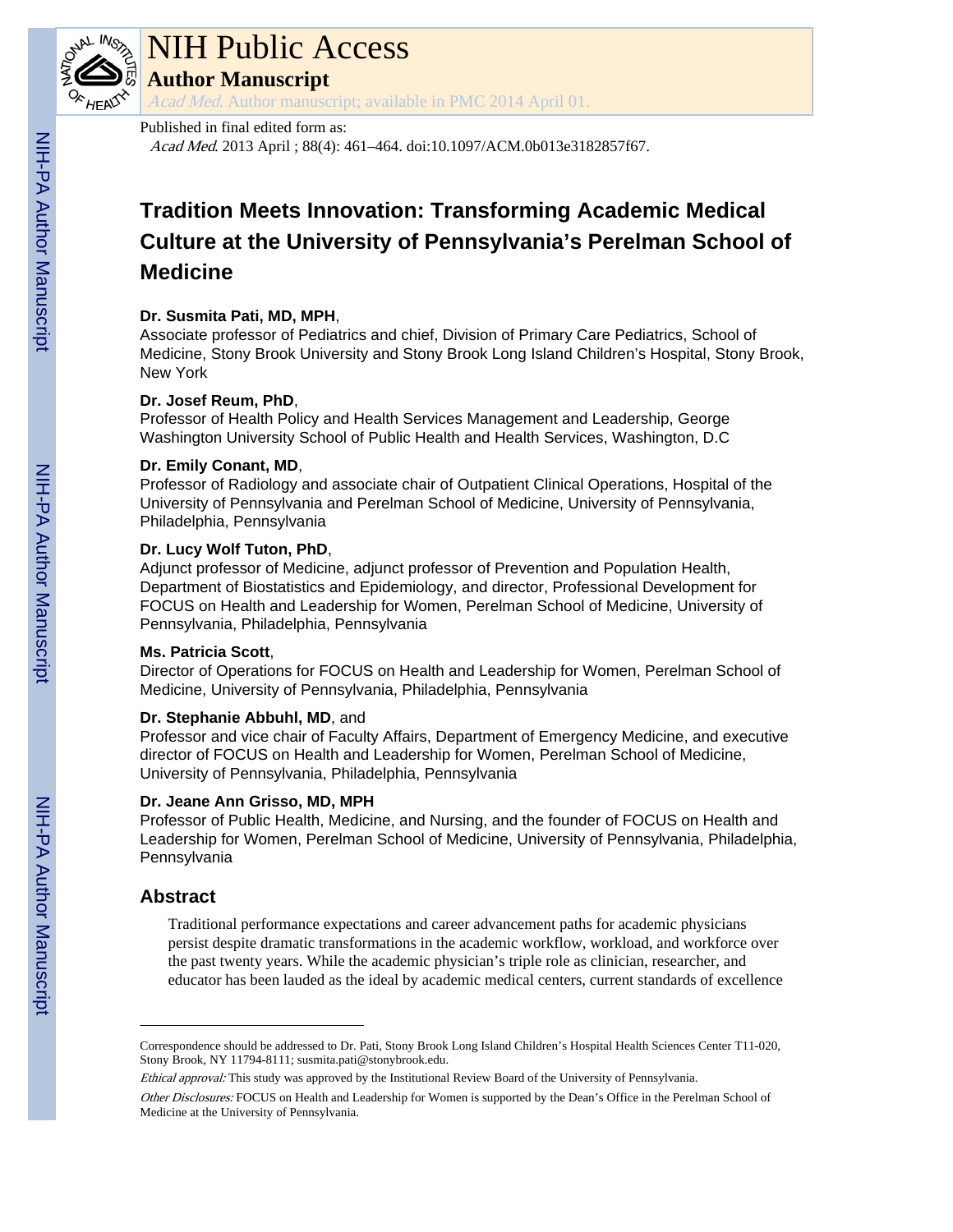for promotion and tenure are based on outdated models. These models fail to reward collaboration and center around rigid career advancement plans that do little to accommodate the changing needs of individuals and organizations. Here, the authors describe an innovative, comprehensive, multi-pronged initiative at the Perelman School of Medicine at the University of Pennsylvania to initiate change in the culture of academic medicine and improve academic productivity, job satisfaction, and overall quality of life for junior faculty. As a key part of this intervention, task forces from each of the 13 participating departments/divisions met 5 times between September 2010 and January 2011 to produce recommendations for institutional change. The authors discuss how this initiative, using principles adopted from business transformation, generated themes and techniques that can potentially guide workforce environment innovation in academic health centers across the United States. Recommendations include embracing a promotion/tenure/ evaluation system that supports and rewards tailored individual academic career plans; ensuring leadership, decision-making roles and recognition for junior faculty; deepening administrative and team supports for junior faculty; and solidifying and rewarding mentorship for junior faculty. By doing so, academic health centers can ensure the retention and commitment of faculty throughout all stages of their careers.

> The academic physician workforce, workflow, and workload have transformed dramatically in the past 40 years. Yet, the traditional performance expectations and career advancement path for the model academic physician have not. Innovation in academic medicine is urgently needed to respond to the dramatic changes in the way work that is created, completed, and gauged in the current academic health care climate.

### **The Academic Physician's Triple Role in Action**

Consider a hypothetical scenario. Dr. M. is a consummate clinician who sees 4–5 patients per hour three days per week in a busy practice affiliated with a premier academic medical school. Dr. M. is at the end of a typical office day and just finishing medical charting at 6:30 PM. Dr. M. supervises residents and medical students once or twice a week, provides leadership for the residency community-based practice curriculum, and mentors junior faculty and trainees on an ongoing basis. Following dinner at 8:30 PM, Dr. M. is paged by the practice answering service about a young patient being admitted to the hospital just as Dr. M.'s 8 month old child wakes up crying with a fever and vomiting. Because Dr. M.'s spouse (a consultant who travels 4 days/week) is not home, Dr. M. struggles to comfort the child while speaking with the concerned parents. The next day, Dr. M.'s chairperson expresses concern about Dr. M.'s chances for promotion because Dr. M still has one year left before reaching the 9-year required evaluation mark. The chairperson believes that the institution has greater motivation to consider "early" promotion for subspecialists as incentive to retain such faculty due to their national shortage in comparison to primary care clinicians.

Another typical scenario: Dr. T. is a driven, productive junior faculty member at a prestigious medical school who has sent a dossier for review by a supervisor before submitting it for the official review by the promotions committee. Dr. T. has successfully obtained 80% salary support from extramural grants and would like to reduce clinical time to devote more time to research, thus allowing greater flexibility for scheduling care for aging parents. Dr. T.'s spouse is a clinician in a busy private practice and they have 3 school-aged children. Dr. T.'s elderly parents live nearby and require regular assistance (at least 3 times per week) with transportation for grocery shopping, obtaining medications, and attending doctor's visits. In an environment of reduced National Institutes of Health (NIH) funding and university budget reductions, Dr. T.'s chair is intent on generating revenue for the department through clinical care and also has a firmly established policy of equity in clinical responsibilities on evenings, weekends, and holidays. The chairperson will not grant

Acad Med. Author manuscript; available in PMC 2014 April 01.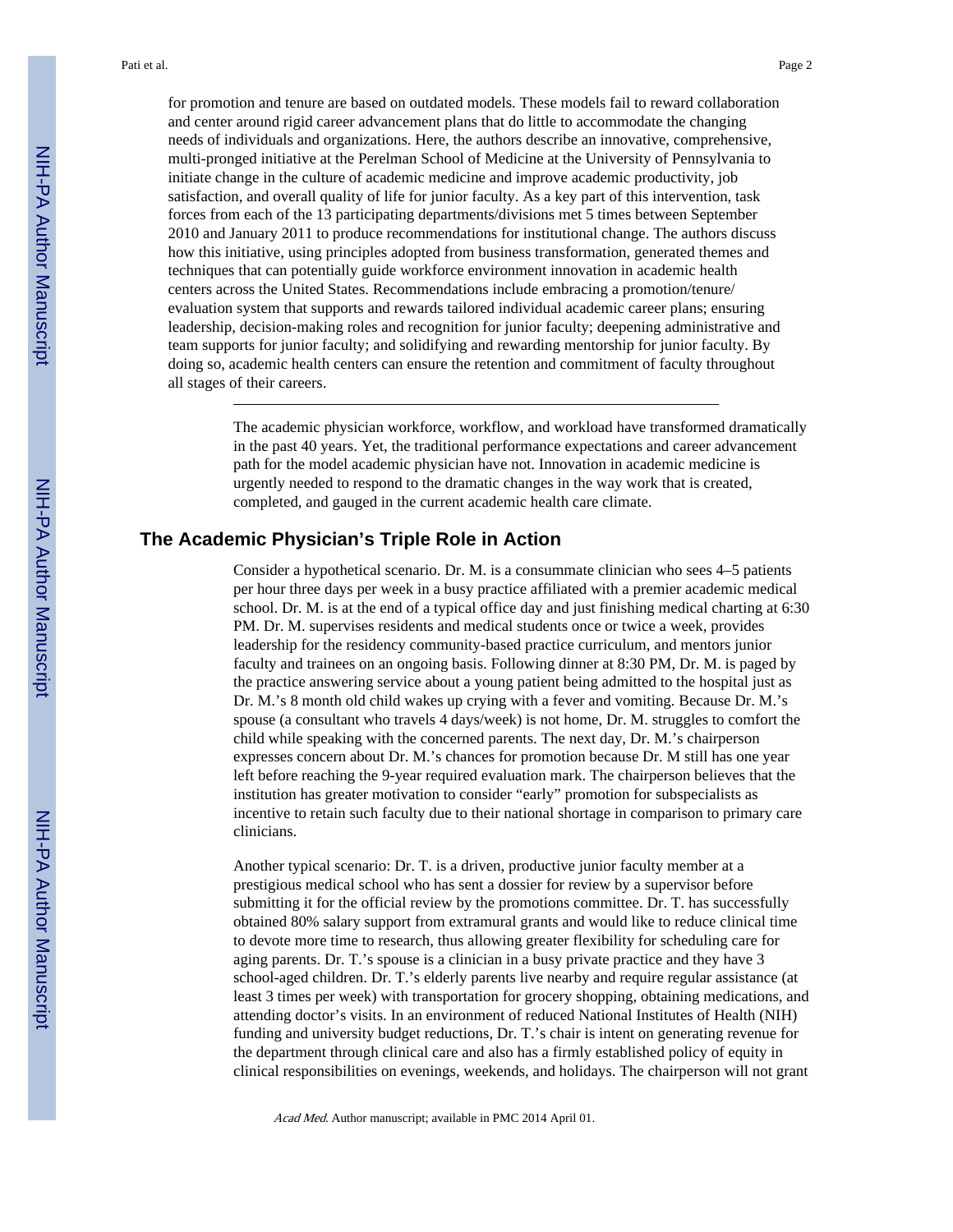Dr. T. any flexibility in these clinical responsibilities despite Dr. T.'s excellent research salary support. Dr. T.'s chair reviews the dossier and tells Dr. T. that 3–4 additional firstauthor publications in prestigious peer reviewed journals will be required in the next 12 months for Dr. T.'s promotion to be approved (Dr. T. has reached the standard 9-year review mark).

Many individuals would plausibly conclude that the consummate clinician and the successful researcher, in these two scenarios, are different individuals. Yet in reality at most medical schools in the United States, the same individual is responsible for meeting performance expectations as a clinician, medical educator, and researcher. The academic physician's triple role has been firmly entrenched at academic health centers for many generations. However, the juggernaut of these demands combined with advances in medical technology and demographic changes in the newest generation of physicians has turned the ideal of even a generation ago into an anachronism. Innovation in the academic medicine business model is urgently necessary to respond to dramatic shifts in the way work is created, completed, and gauged so that talented clinicians and researchers will be able to flourish in their careers and the United States can continue to be at the forefront of medical advancement.

#### **The Difficulty with the Promotion and Tenure Model**

For the academic physician, the definitions of excellence required for promotion and tenure developed in a previous era are antiquated and out-of-step with the current economic and sociopolitical climate. For the most part, existing promotion and tenure systems reward individual achievement rather than collaboration and require advancing through a rigid (and narrow) multi-step system with little opportunity for advancement without stepping on every rung of the academic promotion ladder.<sup>1</sup> As a result of its rigid promotion and tenure structure, academic medicine continues to waste an astonishing amount of talent: though women have comprised more than 40% of medical student bodies for nearly two decades, they comprise only 20% of full professors among medical school faculty.<sup>2</sup> This system stands in stark contrast to the private sector, where flexible work environments reward and expect effective teamwork and encourage the development of individualized career advancement plans that ebb and flow with individual needs and organization requirements. At the Deloitte consultancy, for example, the implementation of mass career customization has resulted in retention of a highly talented and diverse workforce that keeps pace with evolving client demands and powers innovation.<sup>3</sup>

In academic medicine, the physician icon serves at least two customers/masters: patients and academics. But these masters have completely different expectations. In today's world, patients now expect this physician to absorb and analyze health-related information from multiple locations and sources to make evidence-based decisions customized to their individual needs and preferences and then leverage current technology to communicate in real-time using multiple modalities (e.g., email, telemedicine videoconferencing, text messaging, secure patient portals). For academics, this iconic physician is responsible for contributing to the intellectual vibrancy and discovery of the university through research, education, or both. Both require unrelenting attentiveness and persistence to meet performance expectations with new information about the most up-to-date advances. These demands are increasingly challenging for the academic physician to process and manage individually; yet, academic health centers frequently have inadequate numbers of administrative staff, precluding the timely processing of this information to patients or into academically productive currency for advancing on the promotion and tenure ladder.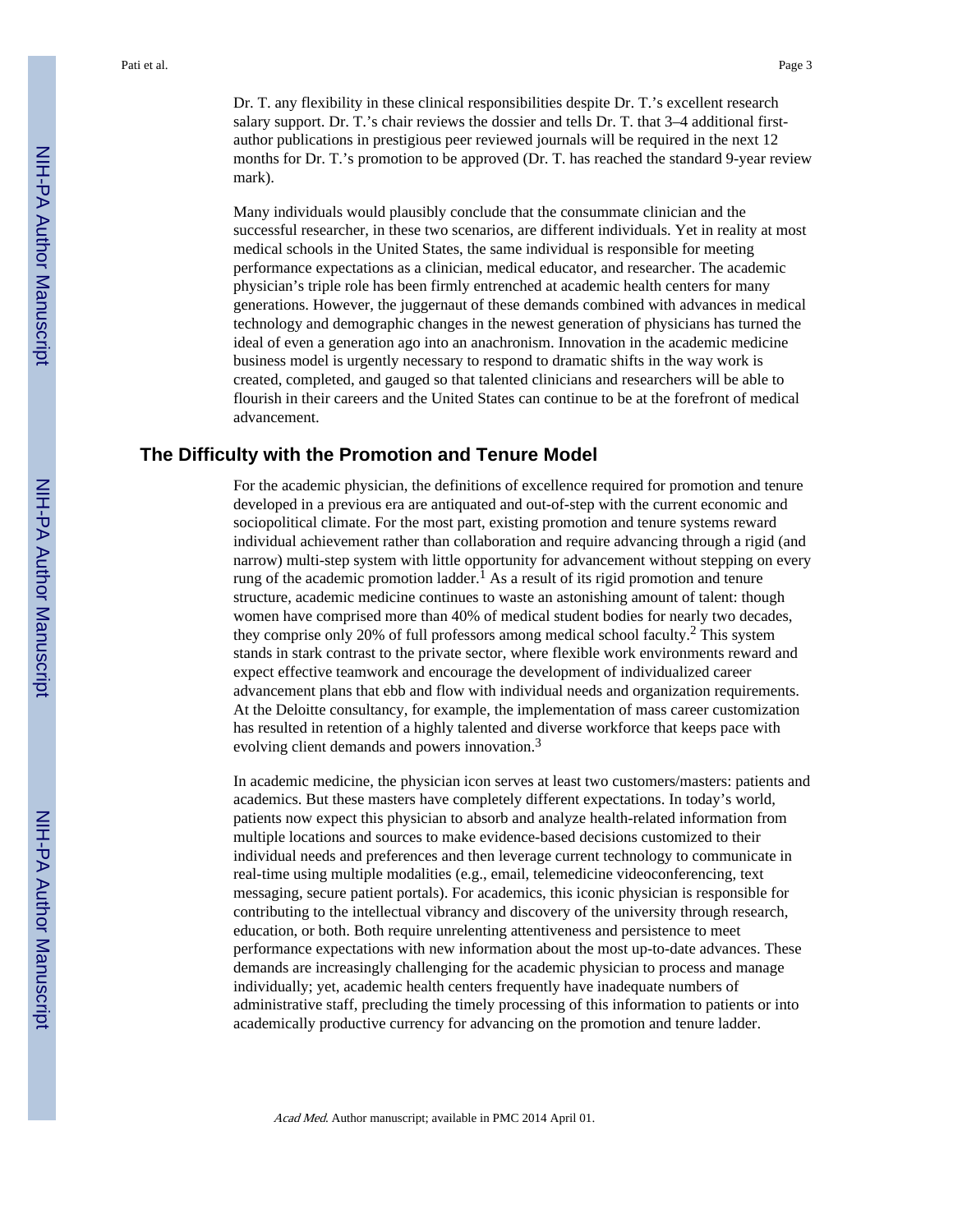#### **The Initiative for Change at Perelman**

A comprehensive, multi-pronged intervention has been introduced at the Perelman School of Medicine at the University of Pennsylvania to address this challenging, multifaceted problem. The program aims to harness the creative power of medical faculty to change the culture of academic medicine. Funded by the NIH and launched in September 2009, the NIH-TAC (Transforming Academic Culture) intervention was purposefully designed to generate significant institutional change to improve academic productivity, job satisfaction, and overall quality of life for junior women faculty, and thereby, improve the workplace environment for all faculty (both men and women). A multi-pronged approach was selected to foster individual innovations from the bottom up and to drive institutional changes from the top down. To be eligible for participation in the trial, departments/divisions had to have a minimum of three junior women faculty. A total of 27 departments/divisions at Perelman were eligible to participate, all consented, and 13 were randomized to the intervention group (14 in the control group). The three components of the intervention were: junior women faculty participation in the nationally recognized Total Leadership Program<sup>4</sup> and a series of writing workshops on manuscript preparation<sup>5</sup>; senior leaders' participation in individual and group sessions with a focus on oversight of department/division-specific institutional changes and school-wide issues; and structured, facilitated task forces in each intervention department/division to conduct analyses of work practices, policies, recruitment, mentorship, and cultural attitudes and then develop recommendations for change.

Here, we describe our experience in generating innovative recommendations within the traditional medical school faculty structure from the task force initiative component at Perelman. Using an approach grounded in Appreciative Inquiry,<sup>6</sup> the leaders of each of the 13 intervention departments/divisions in the School of Medicine appointed a task force chair and assembled a task force from senior-level men and women faculty and administrators. Each task force was charged with making specific recommendations to improve the workplace environment within their departments or divisions (local interventions) and that of the medical school and university to support the success of junior women medical faculty. We recruited a high-ranking extramural academic administrator (JR) to facilitate the task force sessions and created an annotated on-line resource library for use by the task force members. The task forces met five times between September 2010 and January 2011; the kickoff session for all task force members was followed by three individually facilitated task force sessions focused on developing innovative recommendations. This phase of the initiative culminated in a dissemination session for all task force members and leaders of intervention departments/divisions to allow task forces to share innovative recommendations for local interventions as well as ideas aimed at galvanizing institutional change at Perelman. A "Blueprint for the Future" was created that summarized all 91 task force recommendations thematically and provided short-term  $\left($   $\leq$  1 year) and long-term  $(2–5 \text{ years})$ goals for implementation. The 14 control group departments/divisions did not participate in any portion of the task force initiative.

The success of this initiative in generating an abundance of innovative recommendations relied on principles adopted from business transformation. First, mid-level/senior faculty and administrators were appointed to the task forces in order to harness the power of their collective experience as survivors of the current system. This group possesses intimate knowledge of local and university-wide constraints and opportunities for change. Moreover, this group largely shapes junior faculty's daily workplace environment and their engagement is key to generating sustainable change. Second, the mission of the task force was clearly articulated by the Dean of the School of Medicine in preparatory meetings with the leaders of the departments/divisions and again at the kickoff session for the initiative. The mission statement emphasized the unique opportunity for the leaders and faculty to engage in a

Acad Med. Author manuscript; available in PMC 2014 April 01.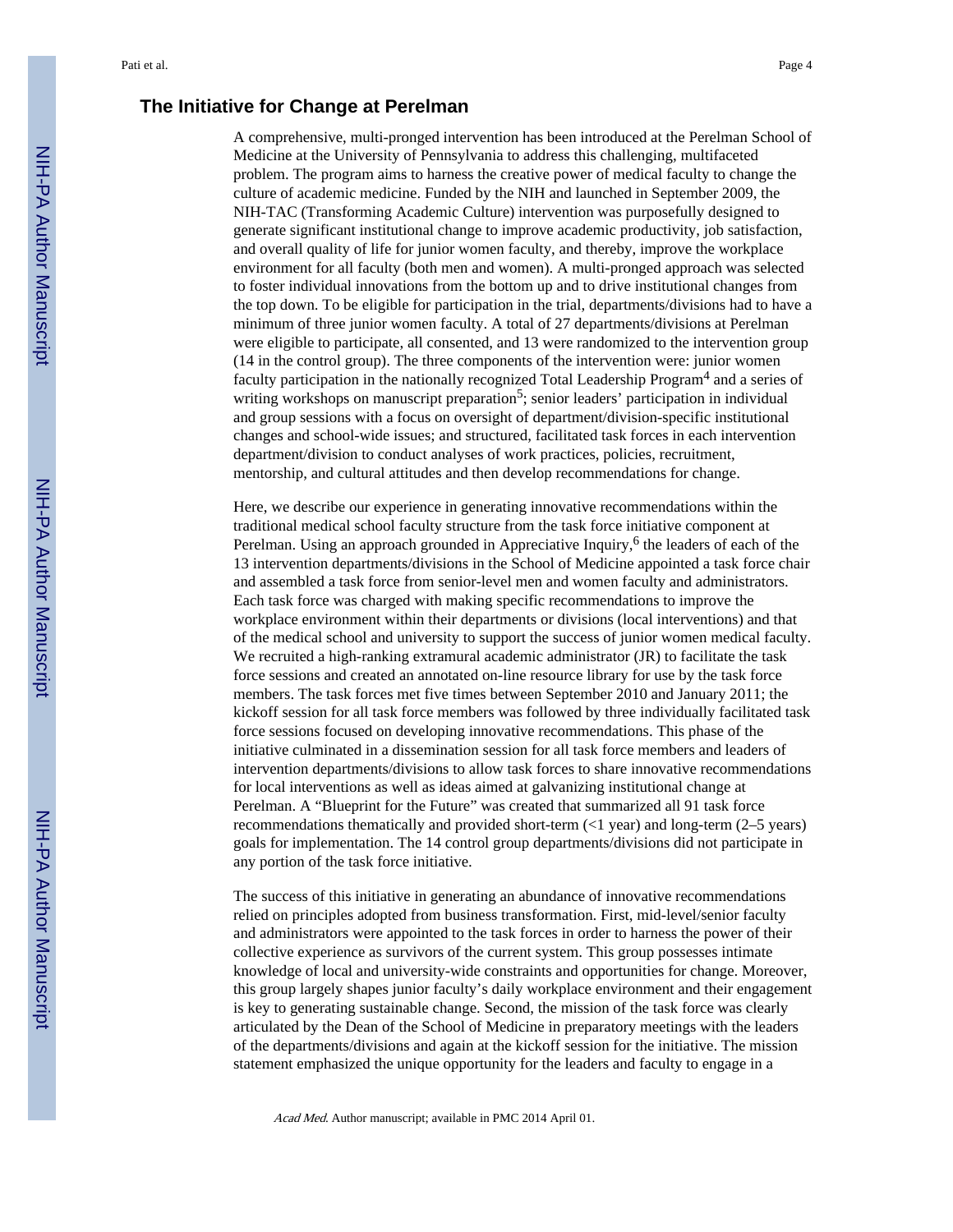transformative process that was valued intramurally (by the university president) and extramurally (by the NIH). Third, the innovations were presented as local or university-wide experiments with defined metrics to assess success. Fourth, innovation at the local level was strongly encouraged because these "micro-innovations" are often under the control of the specified unit.

A number of themes emerged in the Blueprint for the Future that could guide workforce environment innovation in academic health centers. These included solidifying and rewarding mentorship for junior faculty; embracing a promotion/tenure/evaluation system that supports and rewards tailored individual academic career plans; ensuring leadership, decision-making roles; and recognition for junior faculty; and deepening administrative and team supports for junior faculty. Notably, these themes echoed findings from the Josiah Macy Foundations 2006 report on Women and Medicine that offers a set of conclusions and recommendations from a nationally recognized group of academic medical leaders designed to address complex issues concerning the roles of women involved in the practice of medicine.<sup>7</sup> Consistent with the Macy report, 11 of the 13 intervention departments/divisions produced a recommendation directly relating to mentorship. However, recommendations were also specific to the work environment for a given division. Thus, recommendations for basic science departments differed from those for clinical departments. For example, the Radiology Task Force suggested investing in technology to allow the interpretation of clinical images from home whereas the Biochemistry Task Force suggested creating a fund to provide salary support for mentors. In contrast, issues such as embracing a promotion/ tenure/evaluation system to support and reward individualized career plans will require strong leadership to drive institutional culture change. However, it is important to note that even these institutional initiatives can draw upon the lessons learned from successes (and challenges) in local environments where faculty have had the opportunity to tailor various approaches to achieving some (or all) of their professional goals. One of the most surprising findings from Deloitte's mass career customization program is that more employees opted to "dial up" rather than "dial down" their individual career plans at any given point in time.<sup>3</sup> Ultimately, academic medical institutions will retain talent by similarly embracing a work/ life balance mission that is equal to their commitment to excellence in patient care, education, and research.

Since the recommendations were produced, each of the 13 intervention departments/ divisions has developed a two-year metric-based work plan for implementing and evaluating one or more initiatives specifically developed for that department/division. Progress reports are generated every 6 months and annual meetings are convened to promote crossfertilization of ideas. The ultimate success of the task force effort will only be determined at the end of the study in September 2013 when the fully implemented projects and metrics are evaluated. To date, we have found that the initiatives have varied substantially across departments/divisions according to the level of engagement by faculty and leadership. Not surprisingly, the most challenging barriers have been the administrative and faculty time commitment required to implement small-scale programs and the lack of funds to support these efforts and/or compensate faculty time; notably, the grant was not intended to financially support individual department/division task force initiatives. Despite these challenges, many task forces are making solid progress with their projects and some changes appear to be truly innovative. Moreover, most participants agree that this process has generated new ways of thinking about academic medicine and the faculty who lead it. Our one prediction: the change process will continue beyond the time frame of the trial.